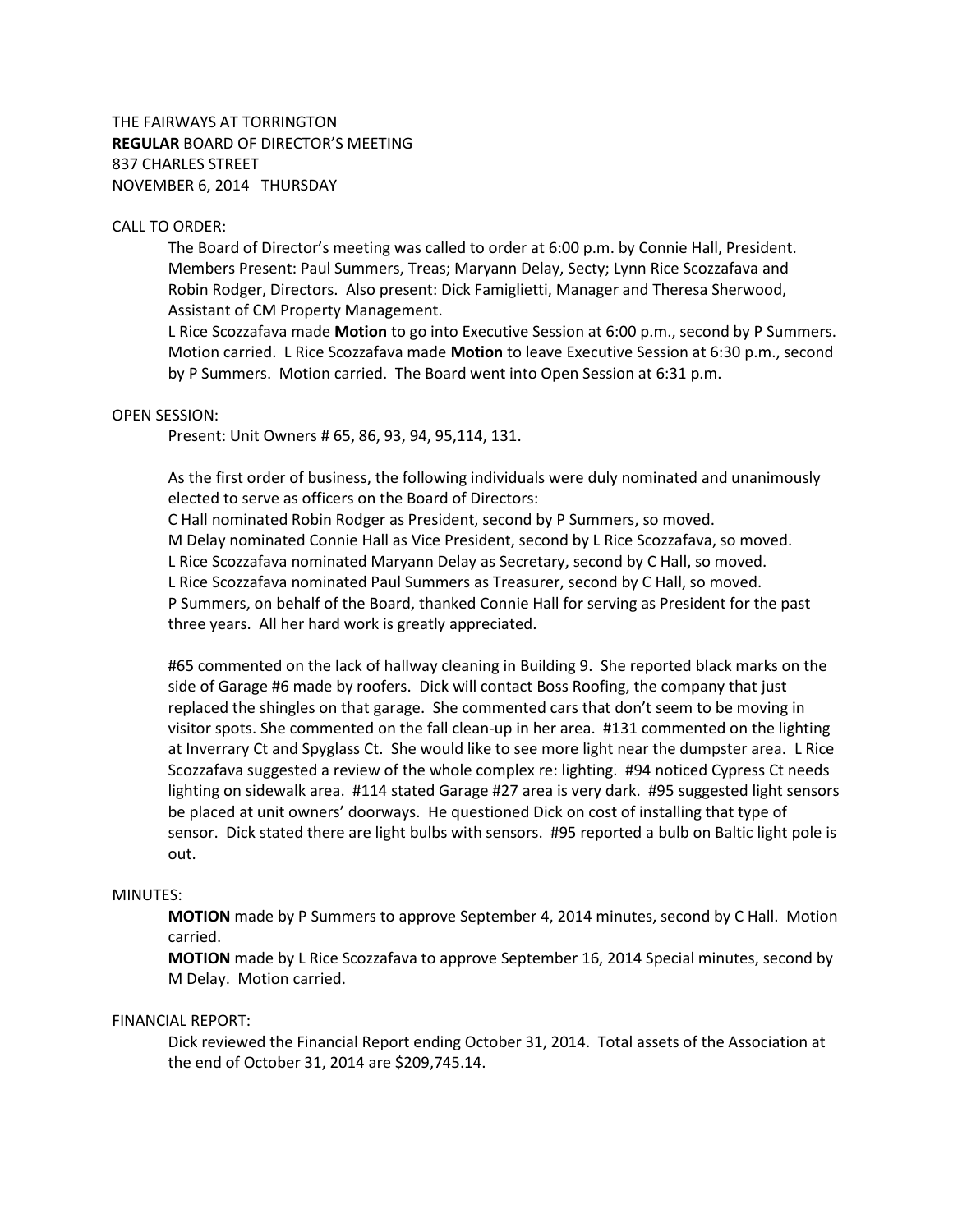#### OLD BUSINESS:

**MOTION** was made 10/1/2014, 8:30 p.m. at 837 Charles Street, by L Rice Scozzafava to accept the 2014-2015 snow removal contract from Lafferty Enterprises, Inc. dba Harwinton Paving LLC, Harwinton, CT in the amount of \$67,000, to include plowing/sanding roads and walkways during storms, clean-up and shoveling after storms, second by P Summers. Motion carried by unanimous consent.

**MOTION** made via email on August 19, 2014, by M Delay to reimburse \$45.89 to #1611716 for dryer vent cleaning, second by P Summers. Motion carried by unanimous consent.

**MOTION** made via email on September 5, 2014, by M Delay to approve proposal from KayCon Electric to add new common meter off existing service with 8 circuit weatherproof GE panel and install 2 motion sensor spot lights on each front corner of Building 4, St Andrews Close, at a cost of \$2,324.70, second by G Foster. Motion carried by unanimous consent.

**MOTION** made via email on October 2, 2014, by L Rice Scozzafava to appoint Robin Rodger to the Executive Board of The Fairways, second by C Hall. Motion carried by unanimous consent.

**MOTION** made via email on October 28, 2014, by M Delay to approve Modification Request from #55 to replace front windows and slider with Harvey Windows. Work will be done by Ed Amoroso, Harwinton, CT, second by R Rodger. Motion carried by unanimous consent.

**MOTION** made via email on October 29, 2014, by M Delay to approve Proposal to Modify from #28 to change windows (front, second floor) to new and match existing style and grill pattern. Windows are 200 series Modern view/grill between glass 36X60, second by P Summers. Motion carried by unanimous consent.

**MOTION** made by P Summers to accept Proposal from Quality American Painting, Torrington, CT, in the amount of \$1800 to clean leaves from gutters in all buildings, second by M Delay. Motion carried.

# NEW BUSINESS:

The Board will send out notices seeking volunteers for emergency shoveling after snow storms.

L Rice Scozzafava has contacted the police chief/fire chief/Rick Della Valle(Deputy Emergency Management Director) re: emergency preparedness. The fire chief and Rick are willing to meet with the Board or a Subcommittee re: what, where, when, how to be prepared for any emergencies that might occur. L Rice Scozzafava would like to set up a committee and explore these options for The Fairways.

**MOTION** made by M Delay to accept Estimate from Connecticut Sealers, LLC & Attack-A-Crack, Amston, CT, to repair foundation at #121, cost \$750, second by C Hall. Motion carried.

L Rice Scozzafava made **MOTION** to go into Executive Session at 7:36 p.m., second by P Summers. Motion carried. L Rice Scozzafava made **MOTION** to leave Executive Session at 8:04 p.m., second by M Delay. Motion carried. The Board went into Open Session at 8:04 p.m.